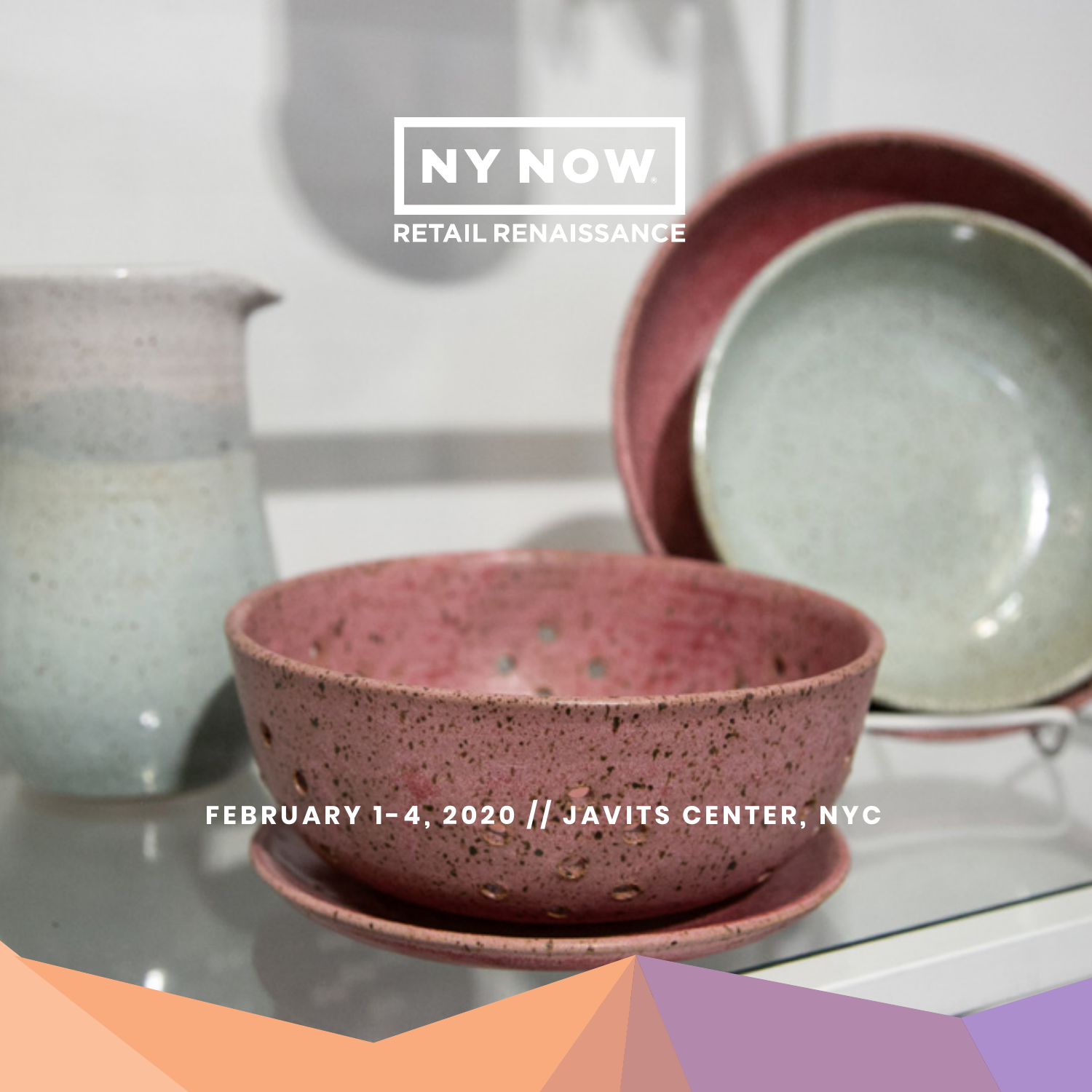**The Largest Handmade Collection in North America**

600+ Exhibitors 6 Country Groups Dedicated Saturday Opening

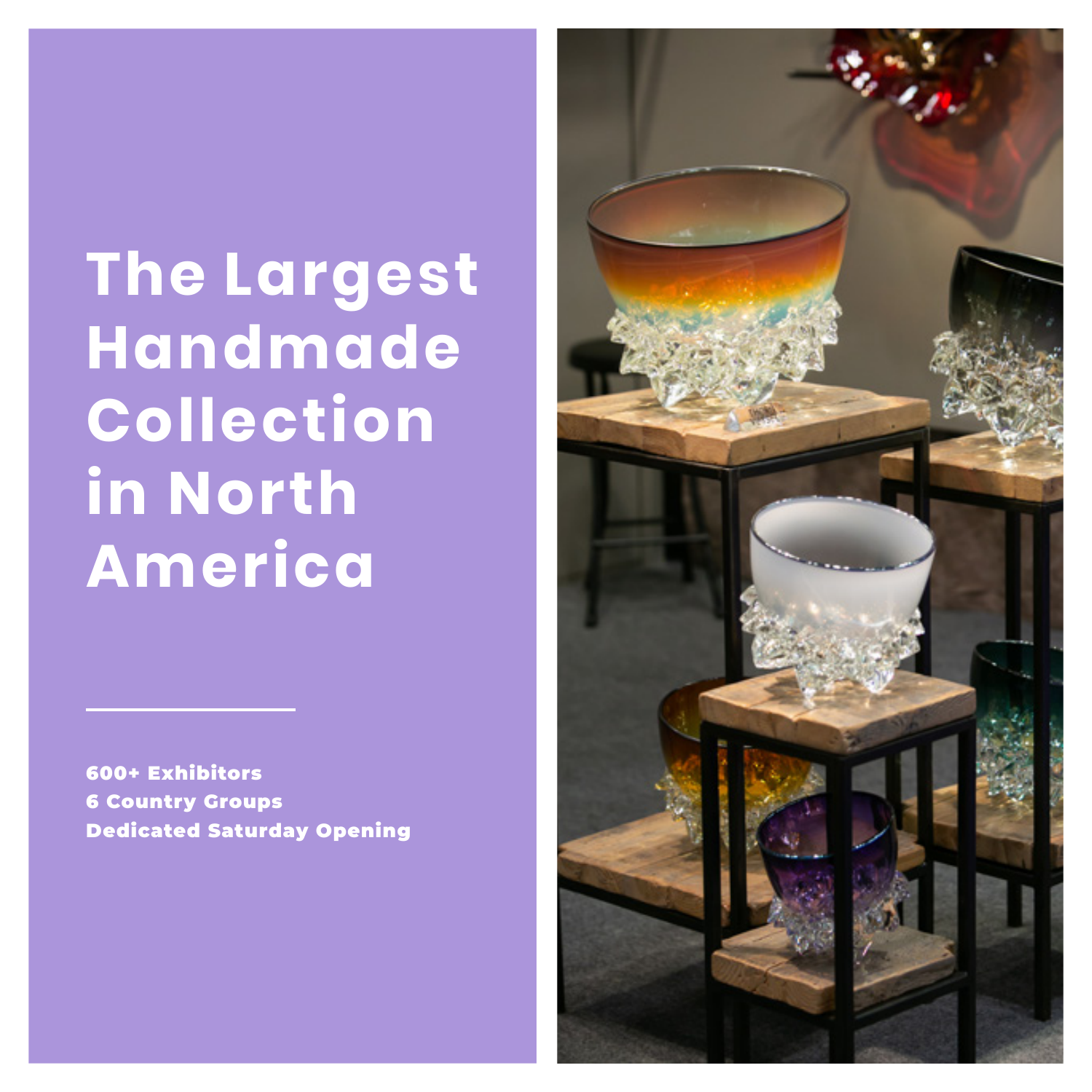### HANDMADE® GLOBAL DESIGN

150+ global import resources with a focus on good design, traditional craftsmanship, and community building through global artisan workshops.

#### Acceptance Criteria

- + Unique and original work
- + Made in global artisan workshops
- + Quality craftsmanship
- + US wholesale distribution

### HANDMADE® DESIGNER MAKER

Showcases 350+ designer maker resources from across the United States and around the world, with a focus on limited-production makers across all categories and media.

#### Acceptance Criteria

- + Unique and original work
- + Limited production
- + Quality craftsmanship

### ARTISAN RESOURCE®

Over 100 overseas artisan enterprises showcasing a curated collection along with custom design production capabilities with export terms from country of origin. Artisan Resource® is a sourcing platform for buyers including importers, retailers, wholesalers, distributors and designers.

#### Acceptance Criteria

- + Production capabilities
- + Design innovation
- + Commitment to cultural preservation and sustainability
- + FOB export pricing terms

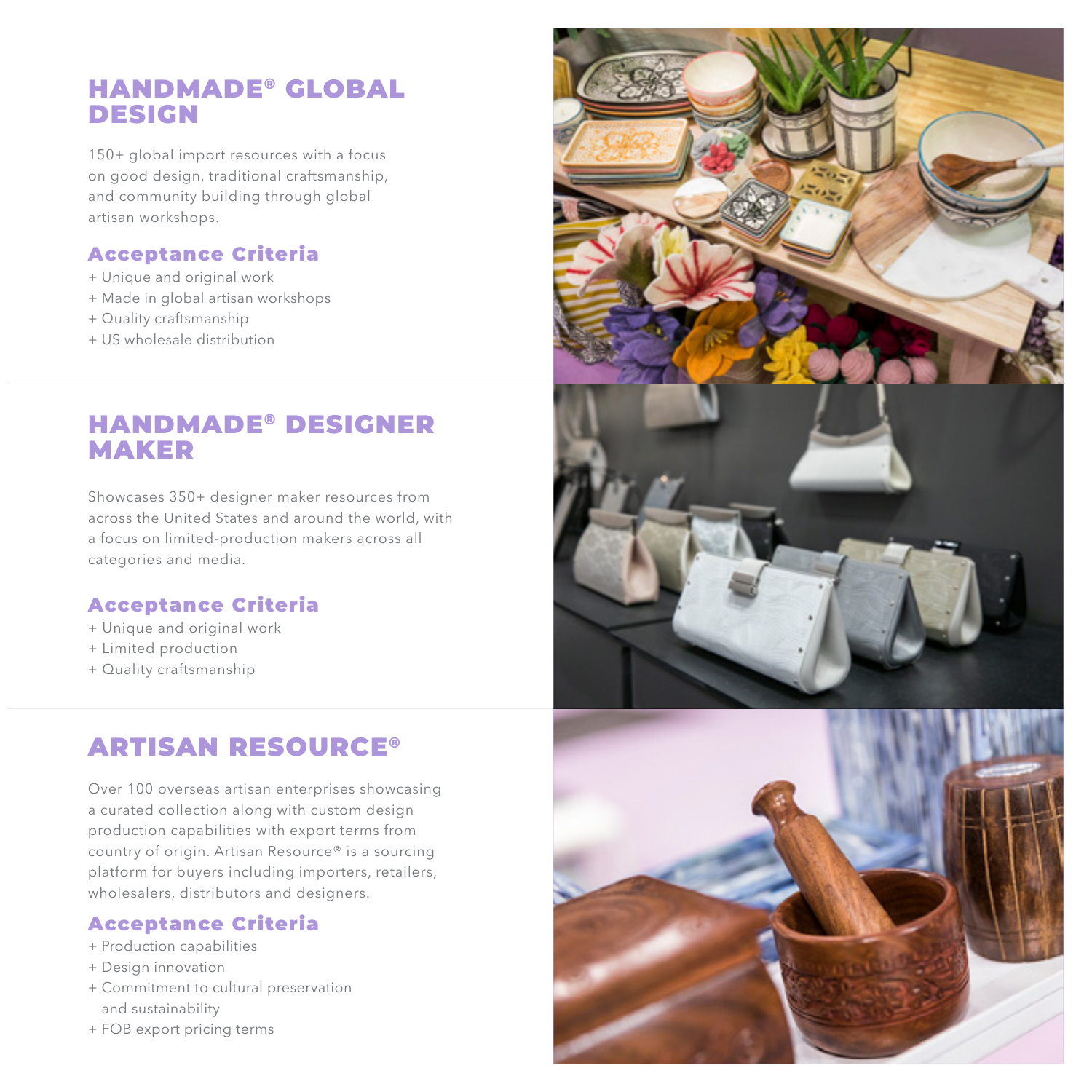#### INTRODUCING:



Rising Artisans is a new section within the HANDMADE Collection at NY NOW dedicated exclusively to showcasing the newest makers and handmade brands. Rising Artisans brings together ByHand's signature Market Incubator and Innovation Showcase programs under one umbrella and welcomes new US makers to create the premier destination for all NY NOW buyers searching for new handmade brands.

In addition to exhibiting in the curated section, all Rising Artisans participants will receive coaching on how to maximize success at the show. Through webinars, checklists and one-on-one consultations with ByHand market experts, participants will gain insight into the expectations of NY NOW attendees and how to tailor their product collections, marketing materials and booth display to attract buyers and get orders.





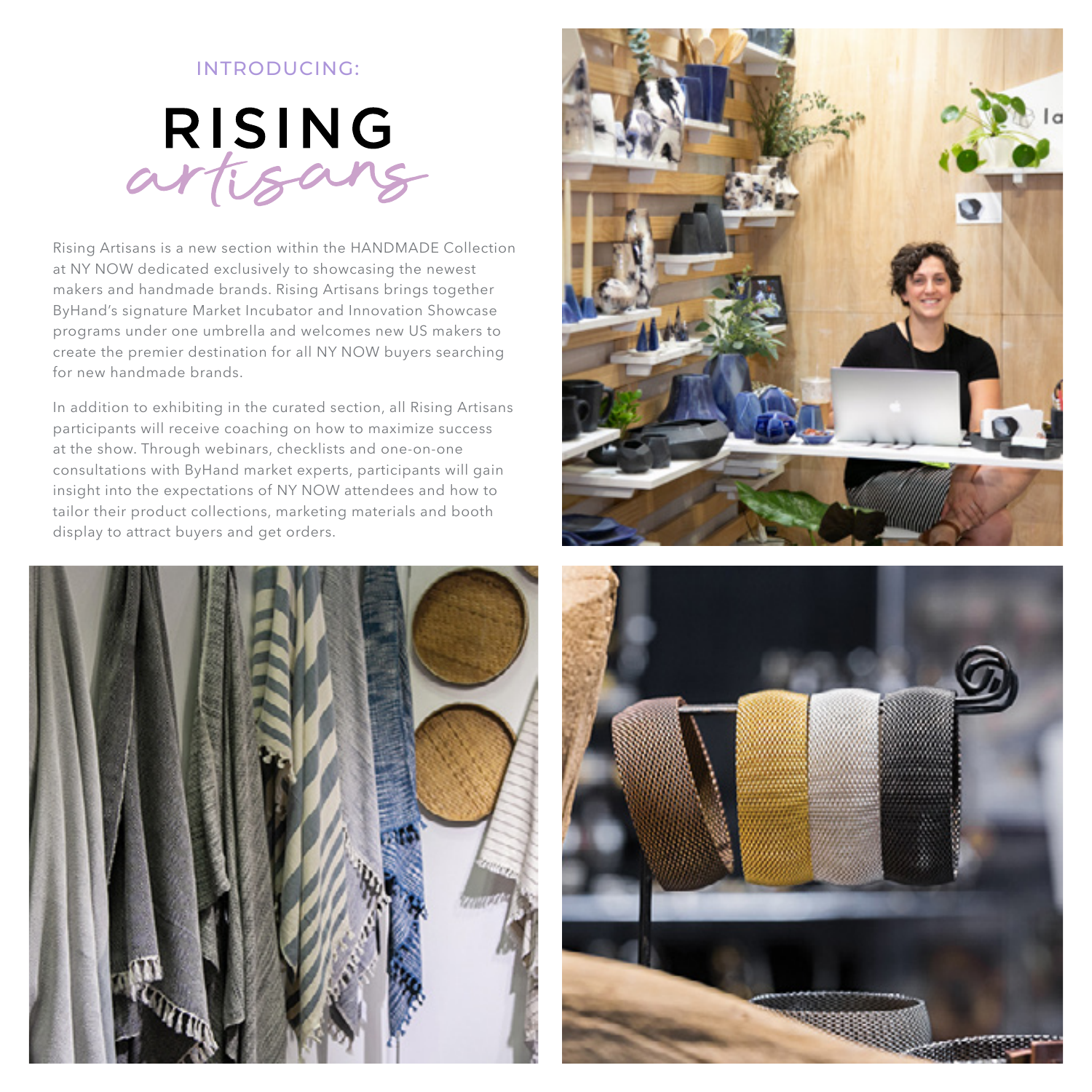

artigan **EXPERIENCE** 

Featuring live demonstrations during show days. Providing an experience to buyers on how artists craft their one-of-a-kind handmade products.

### MEET THE BUYERS

Buyers 20k+

93%

Attend NY NOW to discover NEW products

50%

Of Buyers shop exclusively at NY NOW

### STRONG VISIBILITY



113K+ Social Media Followers

**JOIN US! © 914.421.3271 ANYNOW.COM/EXHIBIT**